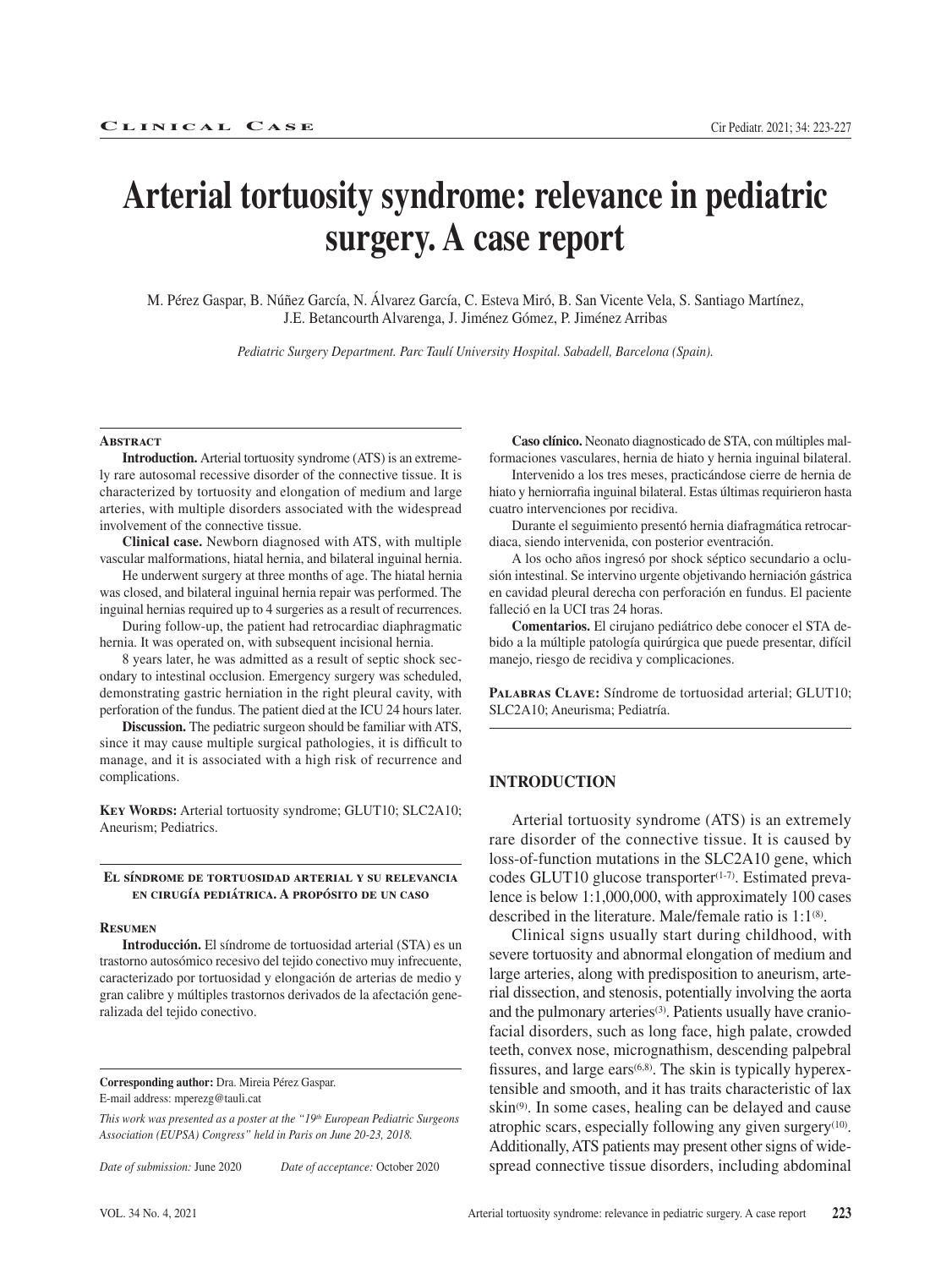

**Figure 1.** Thoracic CT-scan coronal cuts at 13 days of age. Redundant aorta.

wall hernia, inguinal hernia, hiatal hernia, diaphragmatic hernia, and skeletal and/or ocular disorders<sup>(6,9)</sup>.

The objective of this work was to present the case of a newborn genetically diagnosed with ATS.

## **CLINICAL CASE**

Male patient, without significant family history. Pregnancy remained under control, without complications. An emergency Cesarean section was carried out at gestation week 40 as a result of loss of fetal well-being. At birth, the patient had meconium aspiration syndrome, with respiratory insufficiency, which required orotracheal intubation in the first hours of life. Following neonatal ICU admission, blood pressure gradient was higher in the upper limbs than in the lower limbs, without aortic coarctation, and with bilateral inguinal hernia.

An echocardiogram and a thoracoabdominal CT-scan were carried out. The patient was diagnosed with moderate cardiomegaly, with severe abnormalities in the thoracic and abdominal vessels. The aorta was significantly redundant (Figs. 1 and 2), and the supra-aortic vessels had an abnormal origin, diameter, and trajectory. He also had severe hypoplasia of the pulmonary arteries, with moderate pulmonary hypoplasia, and a giant hiatal hernia causing frequent regurgitation.

Given the suspicion of ATS, a genetic study was conducted. It showed two heterozygous mutations in the SLC2A10 gene, thus allowing diagnosis to be confirmed.

At 3 months of age, he underwent hiatal hernia surgery in the form of right thoracotomy as per the surgeon's



**Figure 2.** Thoracic CT-scan reconstruction at 13 days of age. Abnormal aorta and supra-aortic vessels.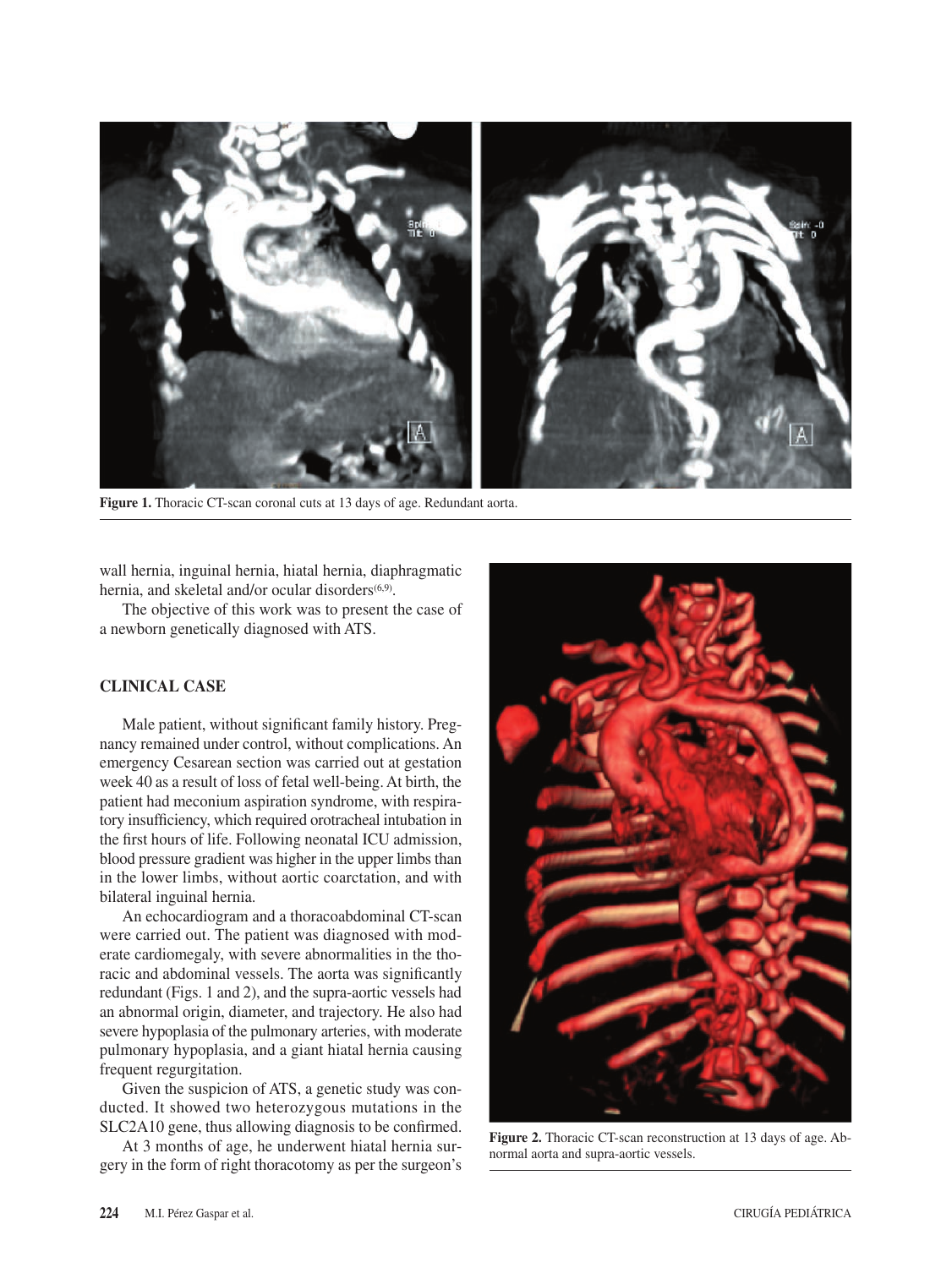

**Figure 3.** Retrocardiac diaphragmatic hernia. Thoracoabdominal CT-scan sagittal cut at 2 years and 9 months of age.

preference. The hernia was repaired, and a Belsey – Mark IV antireflux procedure was carried out.

The inguinal hernias were indirect, and they required up to 4 surgeries in the first years of life as a result of multiple recurrences. A polypropylene mesh was placed in the last surgery.

During outpatient follow-up, and following a control thoracoabdominal CT-scan performed at 2 years and 9 months of age, a small retrocardiac diaphragmatic hernia was found (Fig. 3). Given its progression, it was operated on at the age of 7 by means of a right re-thoracotomy. The defect was sutured, and a Gore-Tex patch was placed.

Subsequent progression was good. However, at a control CT-scan carried out 11 months following surgery, partial recurrence of the diaphragmatic hernia was observed on the right side.

Given the patient's clinical stability and the lack of symptoms, non-urgent surgery was scheduled. However, a few weeks later, he was admitted with septic shock and intestinal occlusion, which had started 24 hours earlier.

At the time of emergency department admission, the patient was disoriented, with mucocutaneous paleness, hemodynamic instability, and widespread abdominal pain, as well as signs of peritonism.

Remarkable blood count findings included leukopenia  $(2.4 \times 10^9$ /L) and increased CRP (19.3 mg/dl).

Resuscitation maneuvers were initiated, and an emergency thoracoabdominal CT-scan was carried out, which revealed a right giant diaphragmatic hernia, with small bowel, colon, and stomach loops. Additional findings included free air in the abdominal cavity and the right thoracic cavity, pleural and intra-abdominal free fluid, and intra-abdominal fecaloid material (Fig. 4).

Emergency surgery was performed in the form of a supraumbilical laparotomy, which demonstrated abundant free gastric content and a herniated gastric pouch in the thoracic cavity. The stomach was reduced, which showed a 3.5 cm perforation in the greater curvature and an isch-



**Figure 4.** Thoracoabdominal CT-scan at 8 years of age.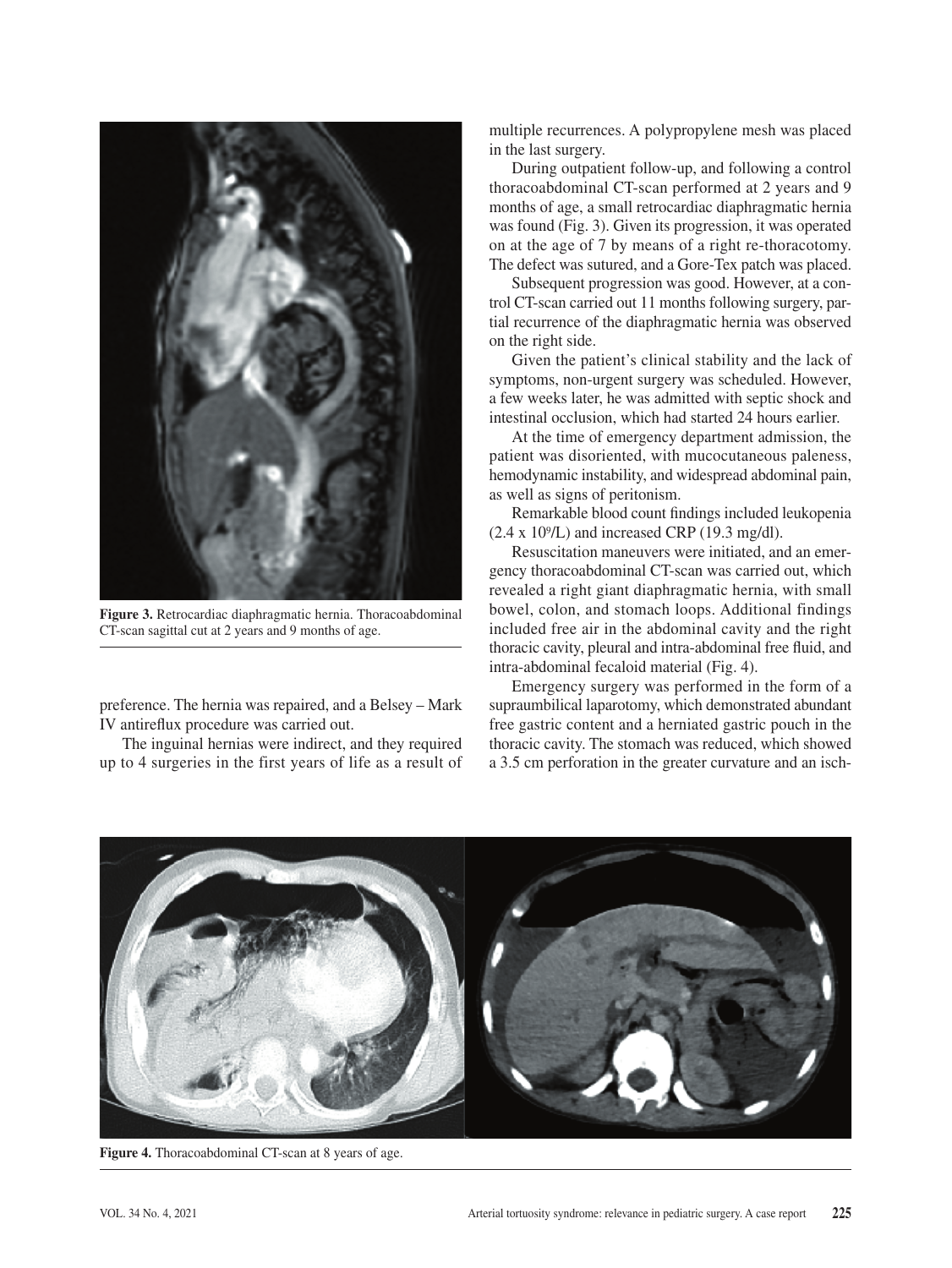emic gastric fundus, so partial gastrectomy was carried out. In addition, the patient had hypoperfusion of virtually the whole small bowel, as well as partial necrosis of the greater omentum.

In the immediate postoperative period, he was admitted at the pediatric ICU. The patient died as a result of septicemia in the following hours.

The histopathological study and the autopsy confirmed ATS, with aortic arch, supra-aortic trunks, abdominal aorta, and tortuous Willis polygon vessels. Other relevant anatomical findings included superior vena cava dilatation and venous sinus; left ventricle hypertrophy and pulmonary artery infundibulum dilatation; permeable oval foramen; double renal arteries; and a 3 x 2 cm diaphragmatic hernia with a leftward, downward trajectory towards the right cavity.

Histological study demonstrated elastic fiber disruption, disorganized fibers of various calibers, and presence of myxoid material and collagen deposits within the elastic fibers in the larger vessels.

## **DISCUSSION**

ATS is an extremely rare entity. Clinical signs vary according to the arteries involved and the disorders caused by connective tissue involvement.

Transmission is autosomal recessive. ATS is caused by mutations in the SLC2A10 gene (20q13.12), which codes GLUT10 glucose transporter $(1-7)$ . Up until now, 23 mutations in the SLC2A10 gene have been described in 102 families $(7)$ .

Prenatal diagnosis can be achieved by means of ultrasonography following delayed intrauterine growth, oligohydramnios, and especially, aortic tortuosity<sup>(7)</sup>. Genetic study of amniocytes or chorionic villus cells allows definitive diagnosis to be established.

Postnatal diagnosis and study require a comprehensive assessment, including thorough clinical examination, echocardiogram, magnetic resonance angiography, and/ or CT-angiography. Ophthalmological examination using keratometry and renal ultrasonography is recommended in all patients diagnosed with ATS<sup>(7)</sup>.

Histopathological examination of the vessel walls involved reveals disorganization and fragmentation of the internal elastic lamina and the elastic laminas of the tunica media of the large arteries(4,7,8), as evidenced in our case.

Differential diagnosis should include type 1a, 1b, and 1c lax skin, Loeys-Dietz syndrome, vascular Ehlers-Danlos syndrome, Marfan syndrome, and occipital horn syndrome – lax skin being associated with *ATP7A*(8).

Patients have an increased risk of aneurism formation and dissection at any given age, both at the aortic root and the whole arterial tree $(9-13)$ , with the cardiovascular system being the main cause of morbidity and mortality. Therefore, regular follow-up using EGC, MRI, and/or CT-scan is recommended. In terms of surgery, aortic root replacement (in the presence of aneurism) and pulmonary artery reconstruction may also prove beneficial.

In addition, ATS patients have an increased risk of cerebrovascular and abdominal ischemic events at all ages<sup>(8)</sup>.

Pregnancy in the presence of ATS requires intensive monitoring both of the mother and the fetus, Cesarean section, and cross-disciplinary post-birth care. The main risks for the mother include aortic root dilatation and dissection. Consequently, closer surveillance is recommended during pregnancy and following delivery as a result of having a greater risk of progressive aortic root dilatation, and also due to the previous aneurisms<sup>(8)</sup>.

Mortality was initially estimated at 40% before 4 years of age<sup> $(12)$ </sup>. However, later studies with molecularly confirmed patient series suggest lower mortality rates<sup>(9)</sup>. Even so, prognosis can be severe. The main causes of death include respiratory insufficiency, ventricular hypertrophy leading to widespread cardiac insufficiency, myocarditis, and ischemic events.

Ours is a single case, which means it cannot be extrapolated to all clinical presentations. However, in our view, considering how poor progression was in our patient, this is a highly complex pathology requiring a cross-disciplinary approach.

The recurrences found in inguinal hernias seem to support a more radical surgical treatment from the beginning with the help of prosthetic material, which would make up for the faulty connective tissue itself.

The pediatric surgeon should be familiar with ATS owing to the multiple potentially surgical pathologies it can be associated with, and considering management difficulty and recurrence and complication risks.

In our opinion, close follow-up and a radical surgical approach can prevent the risk of complications.

#### **REFERENCES**

- 1. Zoma JM, Aggarwal S, Kobayashi D. Arterial Tortuosity Syndrome in a Term Neonate. Ann Thorac Surg. 2019; 108: e281.
- 2. Moon I, Jin KN, Kim H-L, Suh HJ, Lim W-H, Seo J-B, et al. Association of arterial stiffness with aortic calcification and tortuosity. Medicine. 2019; 98: e16802.
- 3. Gamberucci A, Marcolongo P, Németh CE, Zoppi N, Szarka A, Chiarelli N, et al. GLUT10-Lacking in Arterial Tortuosity Syndrome-Is Localized to the Endoplasmic Reticulum of Human Fibroblasts. Int J Mol Sci. 2017; 18(8): 1820.
- 4. Boel A, Veszelyi K, Németh CE, Beyens A, Willaert A, Coucke P, et al. Arterial Tortuosity Syndrome: An Ascorbate Compartmentalization Disorder? Antioxid Redox Signal. 2021; 34(11): 875-89.
- 5. Albuisson J, Moceri P, Flori E, Belli E, Gronier C, Jeunemaitre X. Clinical utility gene card for: Arterial tortuosity syndrome. Eur J Hum Genet. 2015; 23(10): 1432.